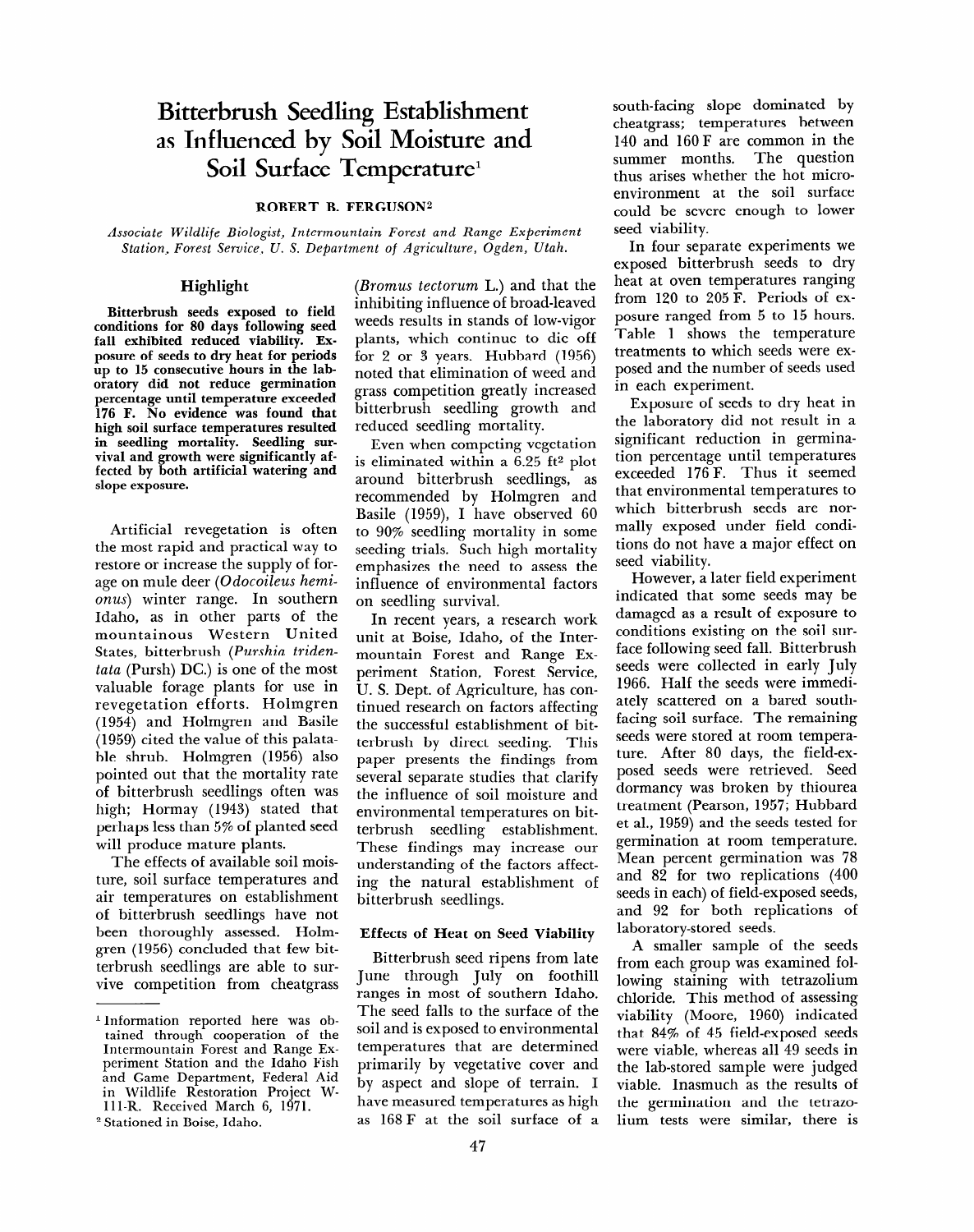Table 1. Dry heat ( $^{\circ}$ F) treatments<sup>1</sup> applied to bitterbrush seed in four sepa**rate laboratory experiments.** 

|                   |                     |      | No. seeds<br>per<br>treatment cations | Repli-             |     |                               |     |      |     |   |
|-------------------|---------------------|------|---------------------------------------|--------------------|-----|-------------------------------|-----|------|-----|---|
| Experiment<br>no. | Oven<br>temperature |      |                                       |                    |     | Length of<br>exposure<br>(hr) |     |      |     |   |
|                   |                     | 130. | 145, 160                              |                    |     | 5.                            | 10. | - 15 | 100 |   |
| 2                 |                     | 130. | 160, 190                              |                    |     |                               | 5   |      | 50  | 8 |
| 3                 | 160.                |      |                                       | 175, 190, 205,     | 220 |                               | 5   |      | 100 |   |
| 4                 | 120.                |      |                                       | 140, 160, 175, 195 |     |                               | 5   |      | 100 |   |

**1 In each experiment, seed that had been exposed to room temperature only were used**  as **a check.** 

little doubt that some seeds exposed to field conditions were **dam**aged. Prolonged desiccation is suspect, although such factors as disease or fungi cannot be ruled out.

# **Soil Moisture and Environmental Temperature**

**Bitterbrush seed will begin germination during the winter months.**  The cotyledons of the seedling may emerge at any time from late February through late April depending on the rate of soil warming.

Throughout southern Idaho (especially on areas of granitic soils), bitterbrush seedlings seldom survive except where competing vegetation is sparse or almost completely tation is sparse or almost completely<br>lacking within a radius of 1 to 3 feet of the seedling. Establishment by direct seeding. Establishment by direct seeding requires site preparation that will free emerging seedlings from competition for available soil moisture. The importance of this is born out by data collected during the summers of 1965 and<br>1966. UU,<br>The early spring of 1965, sixty

 $\frac{1}{2}$  and the carry spring of 1500, sixty 5-gallon cardboard containers were filled with granitic topsoil. The soil was thoroughly mixed, and exactly the same amount packed into each container. Several small holes were made in the bottom of each container for drainage. Twelve containers of seedlings were set flush with the soil surface at each of five exposures (NE, E, SE, SW, W) around a cone-shaped hill. The study area was 10 miles east of Boise, Idaho. In April 1965, four seed-<br>lings were established in each con-

tainer (the number was changed to three in 1966). The same containers were used in both years, having been left in place during the winter of 1965-66. Half the containers on each aspect were provided with periodic subsurface irrigation throughout the growing season. During the period June 1 to September 30, data on seedling survival and rate of growth were recorded at regular intervals. Maximum soil surface temperatures reached on each exposure were recorded at least once each week using thermopapers. In both years, the IO- by ZO-ft rectangular plots within which the 12 containers of seedlings were located were kept free of all vegetation.

#### **Effect of Supplemental Water on Survival and Growth**

Survival and mean seedling weights at the end of each growing season are shown in Table 2. Analysis of variance indicated that survival of watered seedlings was significantly better  $(P < .05)$  than that of unwatered seedlings in both years. Similarly, in both years, watered seedlings were significantly heavier  $(P < .01)$  than unwatered seedlings.

Monthly measurements of seedling height showed that virtually all surviving seedlings continued growing throughout each summer. Thus, with the elimination of competing vegetation, even unwatered seedlings were able to withdraw sufficient water from the soil to continue growth. This was notably demonstrated in 1966 when the cumulative precipitation from October 1,1965, through May 31,1966, at a weather station 4 miles to the east was 10.4 inches, the seconddriest such period in 54 years.

#### **Effect of Exposure on Survival and Growth**

**Only in 1965 was there a statisti**cally significant difference  $(P < .05)$ in survival among exposures. The

**Table 2. Comparison of survival (%) and mean weight (g) of watered and**  abie 2. Comparison of survivar (%) and mean weight (g) of watered and nonwatered bitterbrush seedlings on five aspects. Mores Creek study area, 1965 and 1966.

|                         | 1965         |                | 1966        |                |  |
|-------------------------|--------------|----------------|-------------|----------------|--|
| Aspect and<br>treatment | Survival     | Mean<br>weight | Survival    | Mean<br>weight |  |
| <b>NE</b>               |              |                |             |                |  |
| Watered                 | 88 (21/24)   | 5.50           | 100(18/18)  | 7.58           |  |
| Unwatered               | 84 (16/19)   | 3.48           | 89(16/18)   | 4.50           |  |
| <b>ESE</b>              |              |                |             |                |  |
| Watered                 | 96(23/24)    | 7.17           | 94 (17/18)  | 11.11          |  |
| Unwatered               | 88 (21/24)   | 3.65           | 78(14/18)   | 6.26           |  |
| <b>SSE</b>              |              |                |             |                |  |
| Watered                 | 83 $(20/23)$ | 6.00           | 100 (18/18) | 6.62           |  |
| Unwatered               | 52 $(12/23)$ | 4.40           | 78(14/18)   | 2.66           |  |
| <b>SW</b>               |              |                |             |                |  |
| Watered                 | 46 (11/24)   | 1.89           | 78(14/18)   | 4.77           |  |
| Unwatered               | 22(6/23)     | 1.41           | 78(14/18)   | 2.27           |  |
| W                       |              |                |             |                |  |
| Watered                 | 96(23/24)    | 4.59           | 72(13/18)   | 9.77           |  |
| Unwatered               | 75 (18/24)   | 4.02           | 61 (11/18)  | 4.47           |  |